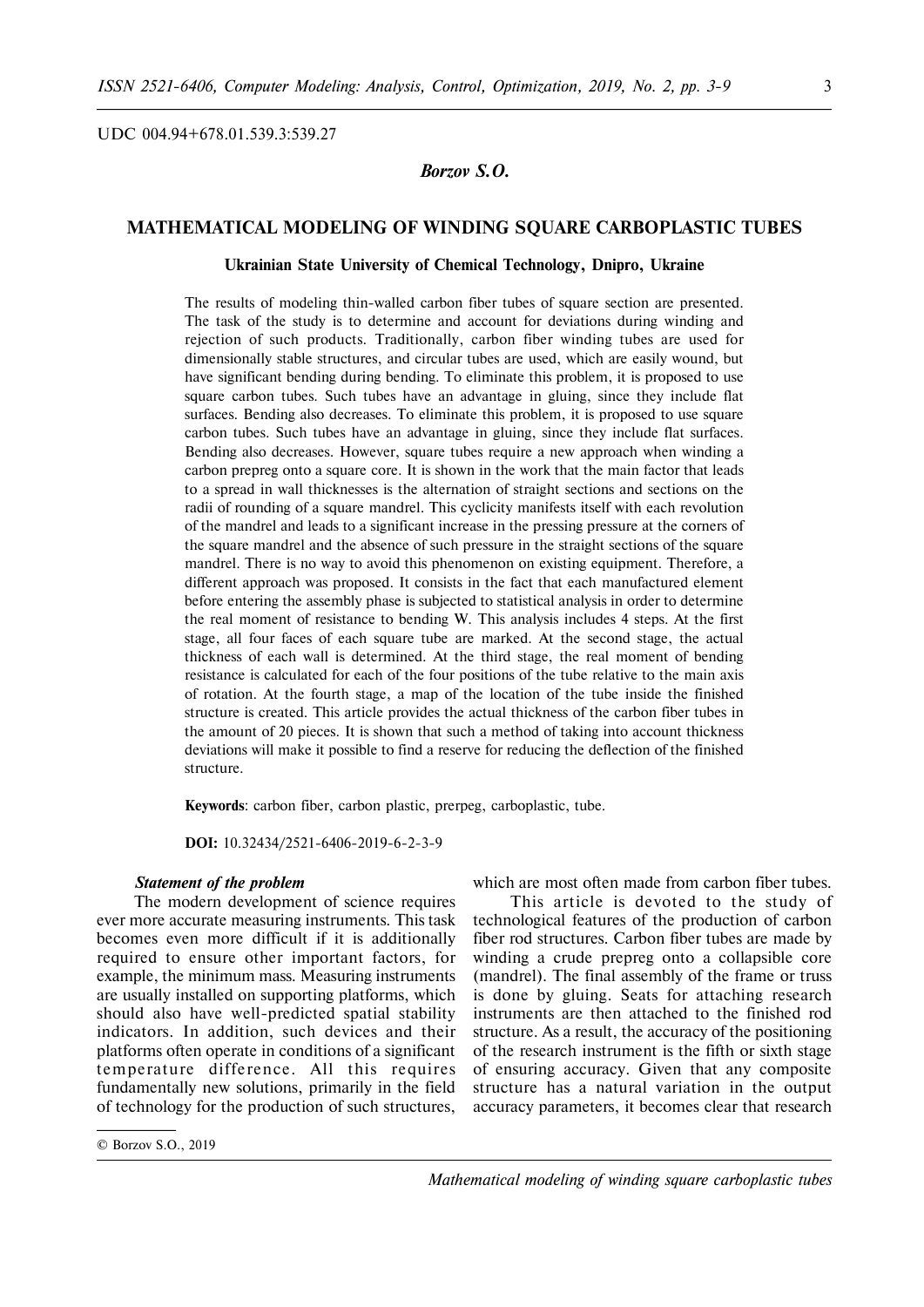should be continued.

Under the natural scatter of the output parameters in this paper, we mean the scatter of the wall thickness of the carbon fiber tubes, as well as the scatter of the actual bending elastic modulus. Thus, the real bending stiffness will be correlated with both geometric properties and material properties. Today it should be recognized that the reserve of properties of geometric sections seems to be higher than the reserve of properties of composite materials.

Thus, the idea was formed to replace round carbon fiber tubes with carbon fiber tubes of square cross section. However, the production technology and control of square tubes requires additional research. The prototypes of square tubes have been extensively tested, and these results are presented in this article.

# *Analysis of recent research and publications*

Most modern high-precision platforms are made of carbon fiber  $[1-3]$ .

This section of the analysis of publications is devoted to two important aspects. The first is the manufacture of carbon fiber tubes. The second is the control and further use of the tubes in the finished frame or truss.

An analysis of the available sources for the first aspect showed that the cross-sectional shape is a very important factor. Theoretical and practical work shows that a thin-walled square tube has a 50% less bending strain at the same profile height. A square thin-walled pipe with the same profile height has 25% more cross-sectional area. This has a positive effect on the strength and rigidity of the structure under tensile and compressive loads. In the case of square pipes, we have a jealous bonding surface on the side of all the elements. As a result, we get a well-controlled glue line. Adhesive bonding is better than bonding with mechanical elements [4]. These features give many advantages, however, they require taking into account the spread of technological parameters. Until recently, deviations of square tubes were only taken into account as a margin of safety or structural rigidity [5]. The article presents new results that make the production of square carbon pipes more advanced.

The second aspect of the manufacture of carbon fiber structures is the subsequent control. An example of non-destructive testing using the method of holographic interferometry is given in [3]. This is a good method for determining the imperfection of a composite element. However, this method does not allow to establish the actual values of the modulus of elasticity in bending.

The next important task is where and how to place the carbon fiber tube in the finished structure. To date, the design documentation does not regulate the sequence of the assembly process from existing tubes. But we know that each tube has its own unique modulus of elasticity. This suggests that the place of each tube in the finished structure must somehow correspond to its individual stiffness characteristics. Unfortunately, it was not possible to find works on this subject in the public domain.

# *Research objective*

As an object of research, the manufacturing process of a carbon fiber square tube is considered. The manufacture is made by winding a carbon fiber impregnated with epoxy resin, which we will call prepreg on a square core (mandrel). Before starting production, it is necessary to develop a mathematical model of winding the prepreg on a square mandrel, since existing models are applicable only for round tubes.

It is believed that the process of winding carbon fiber will be carried out on the same equipment on which the traditional round tubes are wound. The only difference is that the core will be square, not round. The carbon filament winding angles will be the same for the two types of tubes.

An additional research factor is the need to control the external crimping of a square tube. This is very important, since on such surfaces the installation of connection elements between the platform and the research equipment takes place. If the outer surface will be of high quality, then the glue connection with the seat under the device will be durable and have good control of all sizes in space.

In addition to the absolute advantages of a square carbon fiber tube, relative advantages should also be taken into account. For example, the adequacy of the mathematical model of a round tube is considered higher than for a square tube. It should be noted that the spread of technological parameters for a round tube will be less than that of a square tube. This is due to a simpler cross-sectional shape in terms of winding processes. In addition, to date, not enough experience has been gained in operating detachable square cores, especially with prolonged use. These factors should be taken into account both in the mathematical model and in engineering practice.

Thus, the consideration of structural and technological factors in the manufacture of the core structure from carbon fiber tubes of square section is part of the overall process of obtaining a highquality and dimensionally stable structure.

The aim of the work is to develop a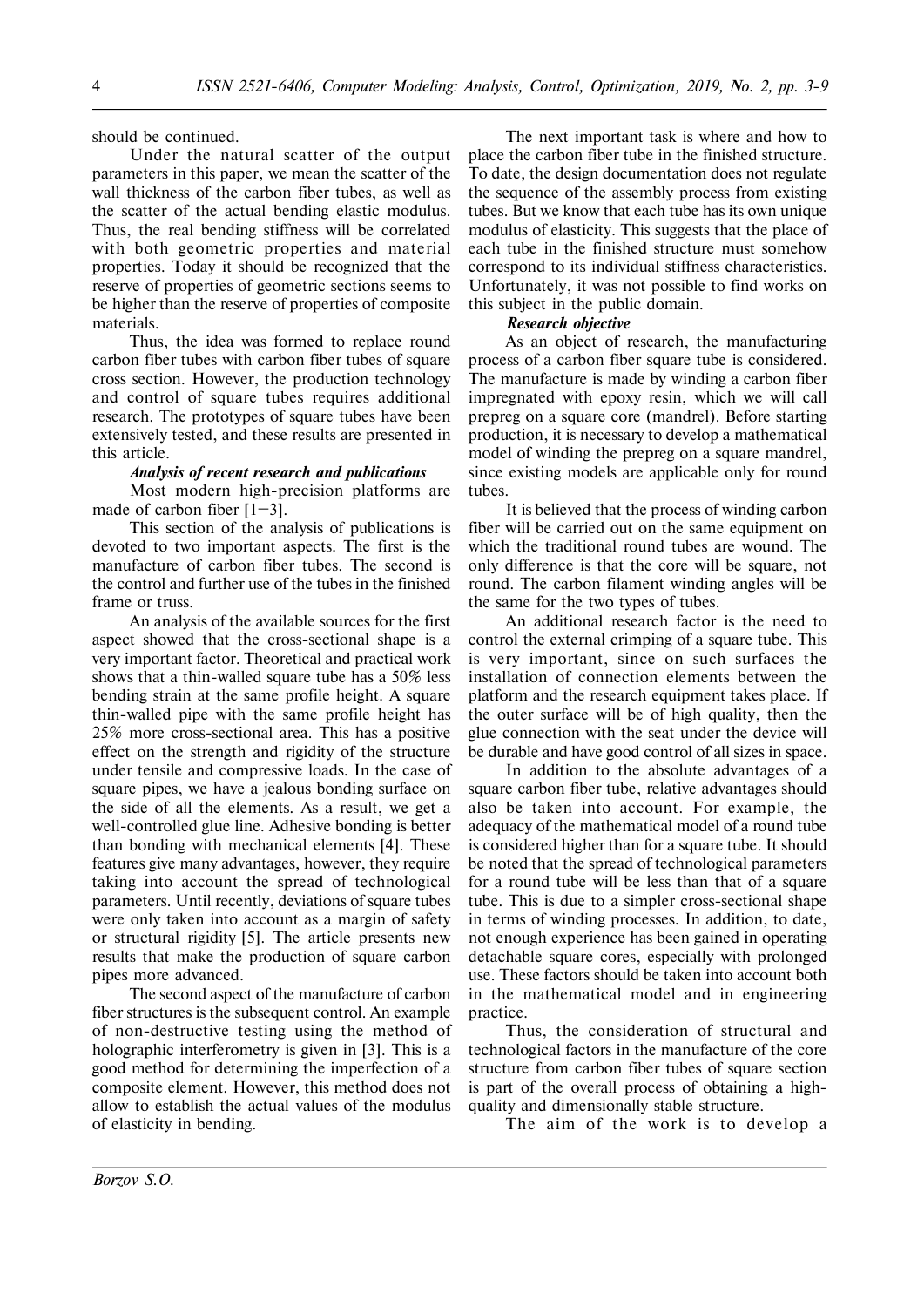mathematical model for winding carbon fiber tubes of square cross section.

# *Main material of the research*

## *A mathematical model for the manufacture of carbon fiber rods*

As experience shows, the shape of the cross section is a factor that is very poorly appreciated. Theoretical and practical work shows that a thinwalled tube of square cross section has 50 % less bending at a bend at the same profile height. A square thin-walled pipe with the same profile height has 25 % more cross-sectional area [1]. Hubble telescope elements are made from such material [2]. This has a positive effect on the strength and rigidity of the structure under tensile and compressive loads. In the case of square tubes, we have a jealous gluing surface on the side of all elements. As a result, we get a well-controlled glue line. Adhesive bonding is better than bonding with mechanical elements [3,4]. These features give many advantages, however, they require taking into account the spread of technological parameters [4]. Until recently, deviations of square tubes were taken into account only as safety margins or structural stiffnesses. The paper presents new results that make the production of square carbon fiber tubes more perfect.

In the manufacture of carbon fiber tubes and of circular cross section:

$$
P_{ro} = \pm \sum_{i=1}^{n} \frac{N \cos \alpha}{2\pi R}.
$$
 (1)

In the manufacture of carbon fiber tubes of a square cross section:

$$
P_{sq} = \pm \sum_{i=1}^{n} \frac{N \cos \alpha}{\pi \left(R_{1} + \frac{R_{1}}{\cos \alpha}\right)},
$$
\n(2)

where  $P_{r_0}$  – the force acting on the core when winding a carbon thread on a round core;  $P_{sa}$  – the force acting on the core when winding a carbon thread on a square core;  $n -$  the number of layers of winding; N – carbon thread tension;  $\alpha$  – angle of winding carbon thread;  $R$  – radius of the cross section of the round core;  $\mathsf{R}_{{\scriptscriptstyle1}}-$  rounding radius at the corners of a square core.

We calculate the difference in pressure on the round and square core. The initial parameters are indicated as formula:

N=10 kgs; 
$$
a\pm 45^{\circ}
$$
; R=0.015 m; R<sub>1</sub>=0.005 m. (3)

The structure of the layers of the round and square tube is the same. The tube consists of 7 prepreg layers. Each layer has an estimated thickness of 0.13 mm, with a filament thickness of 0.06 mm and an epoxy filler thickness of 0.07 mm. 1st layer wound under. angle; then 2-6 layers are wound at an angle; the last 7th layer is wound at an angle. The theoretical prepreg thickness after winding is 0.91 mm. The theoretical prepreg thickness after crimping is 0.9 mm.

The pressure on the core for one revolution of a round mandrel according to formulas (2) and (4) is:

$$
P_{ro} = \frac{10 \text{kg} \cdot \text{cos} 45^{\circ}}{2 \cdot 3.14 \cdot 0.015 \text{m}} = 743 \text{ kg/m}.
$$
 (4)

The pressure on the core for one revolution of the square mandrel according to formulas (3) and (4) is:

$$
P_{sq} = \frac{10 \text{kg} \cdot \cos 45^{\circ}}{3.14 \left( 0.005 + \frac{0.005}{\sqrt{2}} \right) m} = 1842 \text{ kg/m}.
$$
 (5)

Comparing formulas (5) and (6), it becomes clear that at the corners of square tubes the pressure on the core is 2.5 times greater than when winding around a round core. Moreover, on flat sections of a square profile according to formula (4), this force is kg/m, and at the fillet corners 1842 kg/m. This is a very large unevenness.

### *Mathematical modeling of prepreg thickness*

We see that at the corners of the square core the pressure rises sharply. This means that the epoxy matrix will actually be extruded from the prepreg. Thus, the real prepreg of the prepreg at the corners of the square core will be grassy with the thickness of the carbon thread. We write this feature through a change in the volume of the prepreg:

$$
V_{T} = \sum_{i=1}^{n} \frac{4H - 8R_{1} + 2\pi R_{1}}{\cos \alpha} t_{prpr},
$$
 (6)

where  $\rm V_{\scriptscriptstyle T}$  — theoretical prepreg volume when wound on a square core;  $n - number$  of winding layers; H – square tube profile height;  $\alpha$  – angle of winding carbon thread;  $R_1$  – rounding radius at the corners of a square core;  $t_{prpr}$  – prepreg thickness.

The real volume of the prepreg, taking into account the fact that the epoxy matrix will be extruded at the corners of the square tube, is written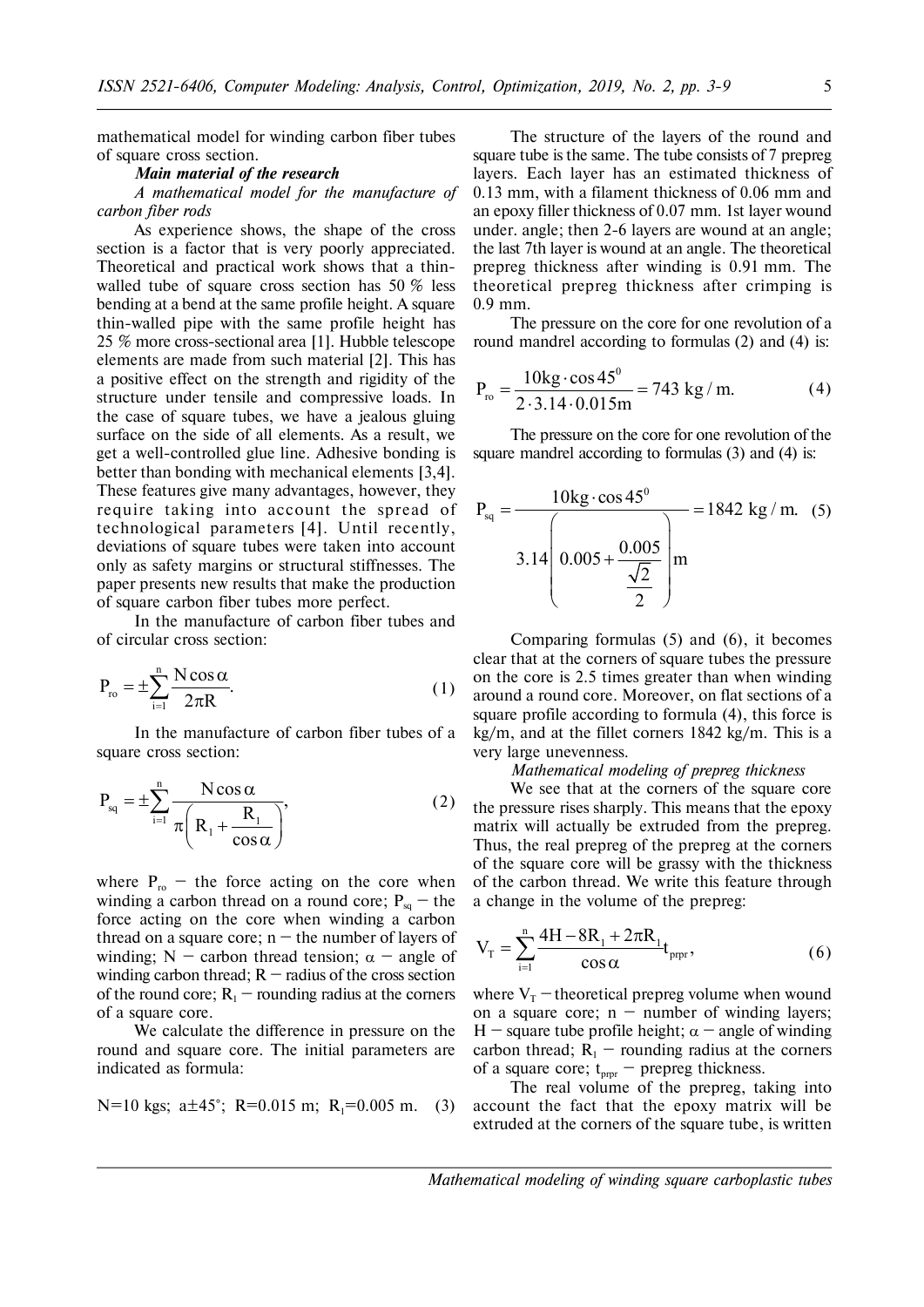as follows:

$$
V_{A} = \sum_{i=1}^{n} \frac{4H \cdot t_{prpr} - (8R_{1} + 2\pi R_{1}) \cdot t_{f}}{\cos \alpha},
$$
 (7)

where  $V_A$  – actual prepreg volume when wound on a square core;  $n -$  number of winding layers;  $H$ square tube profile height;  $\alpha$  – angle of winding carbon thread;  $R_1$  - rounding radius at the corners of a square core;  $t_{\text{prp}}$  – prepreg thickness;  $t_f$  – carbon fiber thickness.

Next, we determine the scatter of prepreg thicknesses for the first layer. The parameters of a square tube are as follows: H=30 mm;  $\alpha$ = $\pm$ 45°;  $R_1$ =5 mm; t<sub>prpr</sub>=0.13 mm; t<sub>f</sub>=0.06 mm.

We write it like this:

$$
\frac{V_{A}}{V_{T}} = \frac{4H \cdot t_{\text{ppr}} - (8R_{1} + 2\pi R_{1}) \cdot t_{f}}{(4H - 8R_{1} + 2\pi R_{1}) \cdot t_{\text{ppr}}} =
$$
\n
$$
= \frac{4 \cdot 30 \cdot 0, 13 - (8 \cdot 5 + 2 \cdot 3.14) \cdot 0.006}{(4 \cdot 30 - 8 \cdot 5 + 2 \cdot 3.14) \cdot 0.13} =
$$
\n
$$
= \frac{15.3223 \text{mm}^{3}}{11.2164 \text{mm}^{3}} = 1.366.
$$

The unevenness of the volume of the prepreg on the radii of rounded and flat areas during winding on a square core can exceed 30%. If we recalculate the volume of the prepreg to its comrade, we get the following values:

$$
k_{t} = \frac{l_{sq}}{l_{ro}} = \frac{4H - 8R_{1}}{4H - 8R_{1} + 2\pi R_{1}} =
$$
  
= 
$$
\frac{4.30 - 8.5}{4.30 - 8.5 + 2.3.14} = 1.646.
$$
 (8)

It is seen that the spread of prepreg can exceed 60% for traditional production (Table 1).

To confirm the mathematical model, 20 carbon fiber tubes were manufactured. Then they were marked and the actual wall thicknesses t1, t2, t3, t4 were determined. The bending moment of resistance W is calculated for four positions that reflect the rotation of each bar relative to the main axis. In calculations of the moment of resistance to bending W, this is expressed through a cyclic permutation of the thicknesses. Step 1. Without turning  $- t1$ , t2, t3, t4. Step 2. Rotate 90 degrees – t4, t1, t2, t3. Step 3. Rotate 180 degrees – t3, t4, t1, t2. Step 4. Turn 270 degrees  $- t2$ , t3, t4, t1. The calculation results are shown in table 1 and table 2. The spread of the moment of resistance during bending is shown in table 3.

Table 1

| Tube   | Thickness, mm |              |      | W    | Thickness, mm |      |      |      |                |           |
|--------|---------------|--------------|------|------|---------------|------|------|------|----------------|-----------|
| number | t1            | t2           | t3   | t4   |               | t4   | t1   | t2   | t <sub>3</sub> | W         |
|        | 1.05          | 1.00         | 0.95 | 1.15 | 810635.24     | 1.15 | 1.05 |      | 0.95           | 818813.08 |
| 2      | 1.10          | 1.1          | 1.05 | 1.1  | 824294.49     | 1.1  | 1.1  | 1.1  | 1.05           | 827047.64 |
| 3      | 1.20          | 0.95         | 1.2  | 1.1  | 840868.82     | 1.1  | 1.2  | 0.95 | 1.2            | 821501.77 |
| 4      | 1.00          | 1.15         | 1.05 | 1    | 814717.96     | 1    | 1    | 1.15 | 1.05           | 820183.44 |
| 5      | 1.10          | 1.1          | 0.95 | 0.95 | 812004.44     | 0.95 | 1.1  | 1.1  | 0.95           | 812004.44 |
| 6      | 0.95          |              | 0.95 | 1.05 | 799837.34     | 1.05 | 0.95 |      | 0.95           | 807934.16 |
| 7      | 1.25          | 1.05         | 1.2  | 1.15 | 849281.86     | 1.15 | 1.25 | 1.05 | 1.2            | 835310.72 |
| 8      | 1.10          | 1.1          |      | 0.95 | 816087.16     | 0.95 | 1.1  | 1.1  |                | 813361.20 |
| 9      | 1.05          | 1.05         | 0.95 | 1.1  | 810635.24     | 1.1  | 1.05 | 1.05 | 0.95           | 818813.08 |
| 10     | 1.20          | 1.25         | 1.25 | 1.25 | 857751.85     | 1.25 | 1.2  | 1.25 | 1.25           | 860587.66 |
| 11     | 0.95          | 1.15         | 1.15 | 0.95 | 817450.71     | 0.95 | 0.95 | 1.15 | 1.15           | 817450.71 |
| 12     | 1.10          | 1.25         | 1.15 | 1.1  | 836720.91     | 1.1  | 1.1  | 1.25 | 1.15           | 842295.68 |
| 13     | 1.05          | 1.05         | 1.05 | 1.1  | 818814.25     | 1.1  | 1.05 | 1.05 | 1.05           | 821553.79 |
| 14     | 1.05          | 1.05         | 1.1  | 1.15 | 824294.49     | 1.15 | 1.05 | 1.05 | 1.1            | 827047.64 |
| 15     | 1.10          | 1.1          | 1.05 | 1.1  | 824294.49     | 1.1  | 1.1  | 1.1  | 1.05           | 827047.64 |
| 16     | 1.15          | $\mathbf{1}$ | 1.1  | 0.95 | 825648.65     | 0.95 | 1.15 |      | 1.1            | 809252.60 |
| 17     | 1.15          | 1.05         | 0.95 | 1.25 | 822904.89     | 1.25 | 1.15 | 1.05 | 0.95           | 833944.68 |
| 18     | 1.00          | 1.15         | 1.15 |      | 822924.14     | 1    |      | 1.15 | 1.15           | 822924.14 |
| 19     | 1.25          | 0.95         | 1.1  | 1.1  | 836704.46     | 1.1  | 1.25 | 0.95 | 1.1            | 820145.01 |
| 20     | 1.05          | 1.05         | 1.15 | 1.1  | 827047.64     | 1.1  | 1.05 | 1.05 | 1.15           | 824294.49 |

**Calculations of the moment of resistance to bending W. Step 1 and step 2**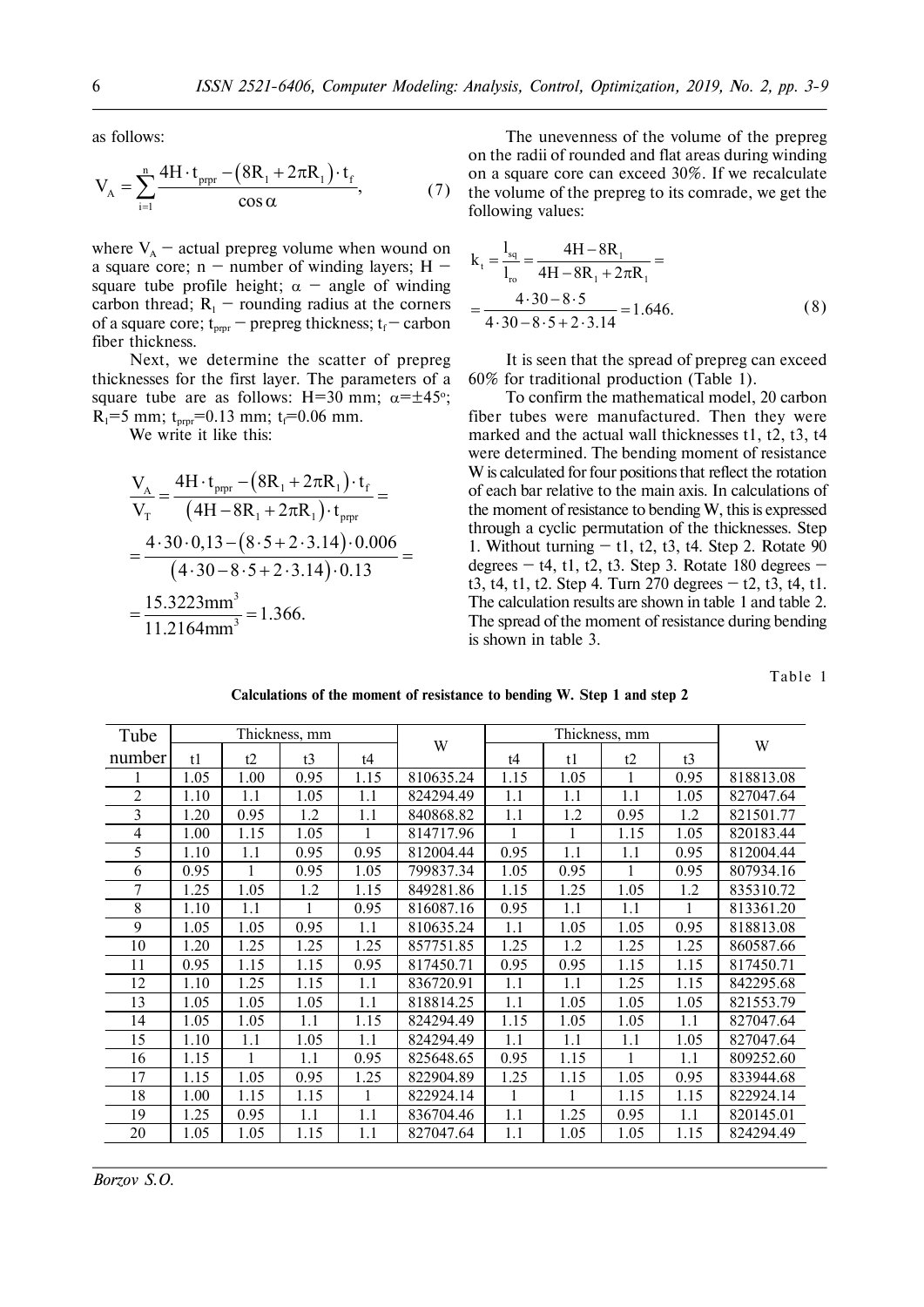| Tube   | Thickness, mm  |      |      |      |           | Thickness, mm |                |      |      |           |
|--------|----------------|------|------|------|-----------|---------------|----------------|------|------|-----------|
| number | t <sub>3</sub> | t4   | t1   | t2   | W         | t2            | t <sub>3</sub> | t4   | t1   | W         |
|        | 0.95           | 1.15 | 1.05 | 1    | 810635.24 | 1             | 0.95           | 1.15 | 1.05 | 818813.08 |
| 2      | 1.05           | 1.1  | 1.1  | 1.1  | 824294.49 | 1.1           | 1.05           | 1.1  | 1.1  | 827047.64 |
| 3      | 1.2            | 1.1  | 1.2  | 0.95 | 840868.82 | 0.95          | 1.2            | 1.1  | 1.2  | 821501.77 |
| 4      | 1.05           | 1    |      | 1.15 | 814717.96 | 1.15          | 1.05           |      |      | 820183.44 |
| 5      | 0.95           | 0.95 | 1.1  | 1.1  | 812004.44 | 1.1           | 0.95           | 0.95 | 1.1  | 812004.44 |
| 6      | 0.95           | 1.05 | 0.95 |      | 799837.34 | 1             | 0.95           | 1.05 | 0.95 | 807934.16 |
| 7      | 1.2            | 1.15 | 1.25 | 1.05 | 849281.86 | 1.05          | 1.2            | 1.15 | 1.25 | 835310.72 |
| 8      |                | 0.95 | 1.1  | 1.1  | 816087.16 | 1.1           | 1              | 0.95 | 1.1  | 813361.20 |
| 9      | 0.95           | 1.1  | 1.05 | 1.05 | 810635.24 | 1.05          | 0.95           | 1.1  | 1.05 | 818813.08 |
| 10     | 1.25           | 1.25 | 1.2  | 1.25 | 857751.85 | 1.25          | 1.25           | 1.25 | 1.2  | 860587.66 |
| 11     | 1.15           | 0.95 | 0.95 | 1.15 | 817450.71 | 1.15          | 1.15           | 0.95 | 0.95 | 817450.71 |
| 12     | 1.15           | 1.1  | 1.1  | 1.25 | 836720.91 | 1.25          | 1.15           | 1.1  | 1.1  | 842295.68 |
| 13     | 1.05           | 1.1  | 1.05 | 1.05 | 818814.25 | 1.05          | 1.05           | 1.1  | 1.05 | 821553.79 |
| 14     | 1.1            | 1.15 | 1.05 | 1.05 | 824294.49 | 1.05          | 1.1            | 1.15 | 1.05 | 827047.64 |
| 15     | 1.05           | 1.1  | 1.1  | 1.1  | 824294.49 | 1.1           | 1.05           | 1.1  | 1.1  | 827047.64 |
| 16     | 1.1            | 0.95 | 1.15 | 1    | 825648.65 | $\mathbf{1}$  | 1.1            | 0.95 | 1.15 | 809252.60 |
| 17     | 0.95           | 1.25 | 1.15 | 1.05 | 822904.89 | 1.05          | 0.95           | 1.25 | 1.15 | 833944.68 |
| 18     | 1.15           | 1    |      | 1.15 | 822924.14 | 1.15          | 1.15           |      | 1    | 822924.14 |
| 19     | 1.1            | 1.1  | 1.25 | 0.95 | 836704.46 | 0.95          | 1.1            | 1.1  | 1.25 | 820145.01 |
| 20     | 1.15           | 1.1  | 1.05 | 1.05 | 827047.64 | 1.05          | 1.15           | 1.1  | 1.05 | 824294.49 |

**Calculations of the moment of resistance to bending W. Step 3 and step 4**

Table 3

**Pipe number and reduction W**

| Tube number    | W         |
|----------------|-----------|
| 6              | 818813.08 |
| 5              | 827047.64 |
| 8              | 840868.82 |
| 11             | 820183.44 |
| 1              | 812004.44 |
| 9              | 807934.16 |
| 4              | 849281.86 |
| 13             | 816087.16 |
| 18             | 818813.08 |
| 16             | 860587.66 |
| $\overline{c}$ | 817450.71 |
| 14             | 842295.68 |
| 15             | 821553.79 |
| 20             | 827047.64 |
| 17             | 827047.64 |
| 19             | 825648.65 |
| 3              | 833944.68 |
| 12             | 822924.14 |
| 7              | 836704.46 |
| 10             | 827047.64 |
| Max W          | 860587.66 |
| Min W          | 807934.16 |
| $\frac{0}{0}$  | 6.12      |

#### *Conclusions*

1. Developed a mathematical model of winding on a square core.

2. It was found that the pressure of the prepreg at the radii of rounded square core significantly exceeds that in flat areas. This leads to extrusion of the epoxy matrix from the prepreg, which violates the quality of the square tube.

3. Using the developed model, it was found that the spread in the volume of the prepreg on the radii of rounded and on a flat section of the square core can exceed 30%.

4. Using the developed model, it was found that the spread of the prepreg thicknesses on the radii of rounded and on the flat sections of the square core can exceed 60%.

5. The proposed mathematical model can be used for a wide range of square tubes.

6. The increase in bending moment was 6.12% without increasing the mass of the finished constructions.

## **REFERENCES**

1. *Сайт* журнала «CompozitesWorld» [Электронный ресурс]. – Режим доступу: https://www.compositesworld.com/ articles/composites-stabilize-space-based-telescope.

*Mathematical modeling of winding square carboplastic tubes*

Table 2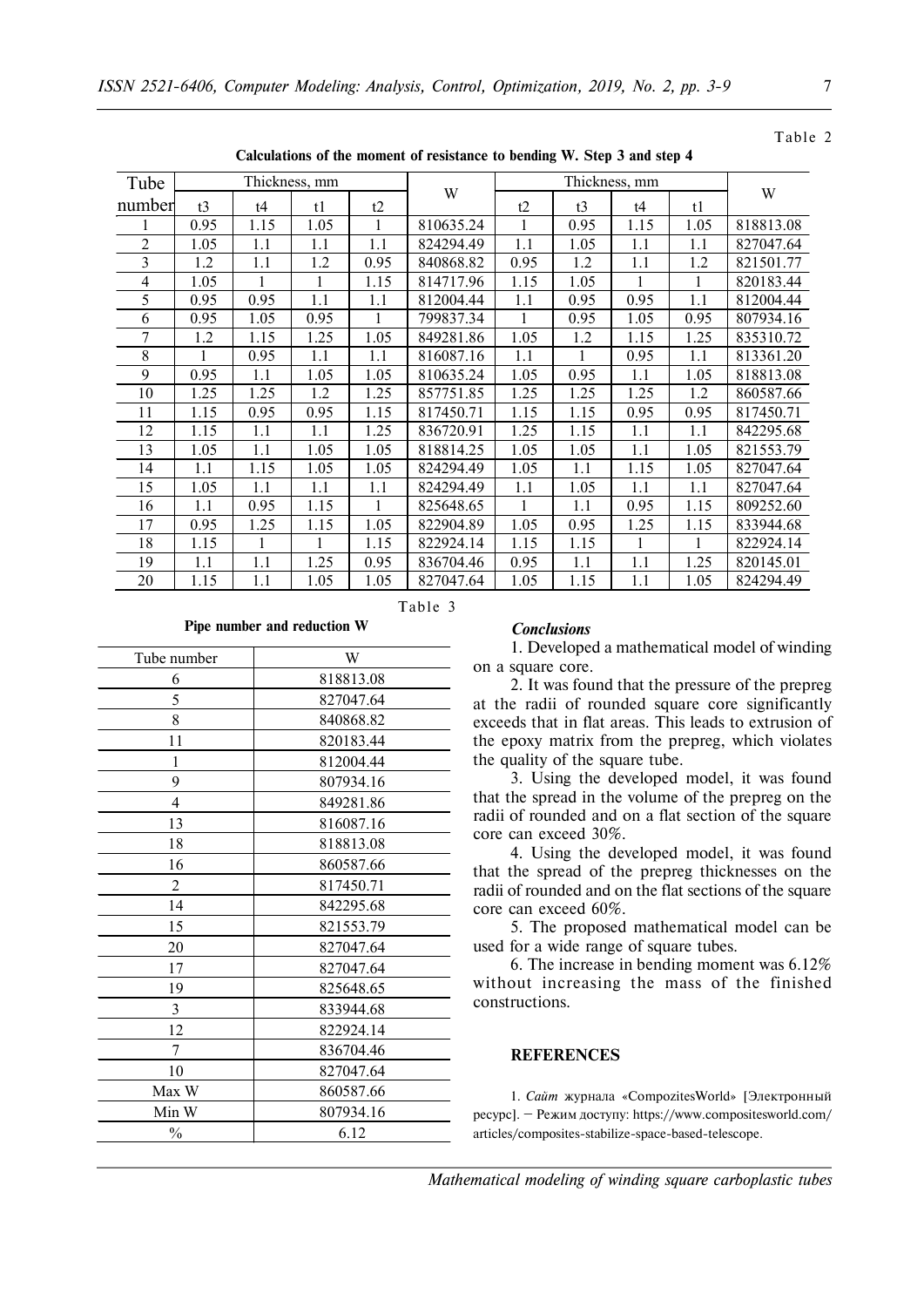2. *Пат. РФ 2417389*, МПК G 02 В 23/00. Силовая ферма космического телескопа [Электронный ресурс] / А.М. Савицкий (РФ), М.Н. Сокольский (РФ), Л.Е. Левандовская (РФ) и др. - № 2529052; Заявл. 21.12.2012; Опубл. 27.09.2014. – Ðåæèì äîñòóïà: www.freepatent.ru/patents/2417389.

3. Пат. РФ 2503048, МПК G 02 В 23/16. Ферма силовая космического телескопа [Электронный ресурс] / А.Н. -Шайда (РФ), В.И. Зацепин (РФ) и др. – № 2503048; Заявл. 26.06.2012; Опубл. 27.12.2013. – Режим доступа: www.freepatent.ru/patents/2503048

4. Воробьев Ю.А., Кушнаренко С.Г. Исследование статической прочности при растяжении-сжатии высокопрочных заклепочных соединений углепластика [Электронный ресурс] // Авіаційно-космічна техніка і технологія, 2003. – № 1. – С.54-58. – Режим доступа: http://nbuv.gov.ua/UJRN/ aktit\_2003\_1\_9.

5. Исследование терморазмеростабильности ферменных конструкций космических аппаратов / В.А. Коваленко, И.В. Малков, Г.В. Сыровой, Ю.В. Сохач // Вопросы проектирования и производства конструкций летательных аппаратов, 2011. – Вып. 2. – С.20-34. – Режим доступа: https://nbuv.gov.ua/UJRN/Pptvk\_2011\_2\_4.

Received 13.11.2019

## **МАТЕМАТИЧНЕ МОЛЕЛЮВАННЯ НАМОТКИ** КВАДРАТНИХ ВУГЛЕПЛАСТИКОВИХ ТРУБ

#### $F$ *Борзов* С.О.

 $\boldsymbol{y}$  даній роботі наводяться результати моделювання *òîíêîñò³ííèõ âóãëåïëàñòèêîâèõ òðóáîê êâàäðàòíîãî ïåðåòèíó. Çàâäàííÿì äîñë³äæåííÿ º âèçíà÷åííÿ òà îáë³ê â³äõèëåíü ï³ä* час намотування *і* отвердження таких виробів. Традиційно *íàìîòóâàëüí³ òðóáêè ç âóãëåïëàñòèêó çàñòîñîâóþòüñÿ äëÿ ðîçì³ðîñòàá³ëüíèõ êîíñòðóêö³é, ïðè÷îìó âèêîðèñòîâóþòüñÿ òðóáêè êðóãëîãî ïåðåòèíó, ÿê³ ëåãêî íàìîòóþòüñÿ, àëå ìàþòü çíà÷* ний прогин при вигині. Для усунення цієї проблеми запропонова*íî âèêîðèñòîâóâàòè âóãëåïëàñòèêîâ³ òðóáêè êâàäðàòíîãî ïå*ретину. Такі трубки мають перевагу при склеюванні, так як включають плоскі поверхні. Також зменшується прогин при згині. Однак квадратні трубки вимагають нового nidxody nid *÷àñ íàìîòóâàííÿ âóãëåöåâîãî ïðåïðåãè íà êâàäðàòíèé ñåðäå÷* ник. В роботі показано, що основним фактором, який призводить до розкиду товщини стінок, є чергування прямолінійних ділянок і ділянок на радіусах заокруглення квадратного дорна. *Öÿ öèêë³÷í³ñòü ïðîÿâëÿºòüñÿ ïðè êîæíîìó îáåðò³ äîðíà ³ ïðè*зводить до суттєвого зростання тиску пресування на кутах квадратного дорна і відсутності такого тиску на прямолінійних ділянках квадратного дорна. Уникнути цього явища на існуючому обладнанні немає можливості. Тому був запропонований інший підхід. Він полягає в тому, що кожен виготовлений елемент перед надходженням на етап збірки піддається статистичному аналізу з метою визначення реального моменту *опору на вигин W. Цей аналіз включає в себе 4 етапи. На перøîìó åòàï³ âèêîíóºòüñÿ ìàðêóâàííÿ âñ³õ ÷îòèðüîõ ãðàíåé êîæ*ної квадратної трубки. На другому етапі виконується визначення фактичної товщини кожної стінки. На третьому етапі розраховується реальний момент опору на вигин для кожного з *÷îòèðüîõ ïîëîæåíü òðóáêè ùîäî ãîëîâíî¿ îñ³ ïîâîðîòó. Íà ÷åòâåðòîìó åòàï³ ñòâîðþºòüñÿ êàðòà ðîçòàøóâàííÿ òðóáêè âñå*редині готової конструкції. У даній статті наводяться фак*òè÷í³ òîâùèíè âóãëåïëàñòèêîâèõ òðóáîê â ê³ëüêîñò³ 20 øòóê.* Показано, що такий метод обліку відхилень товщини дозволить знайти резерв зменшення прогину готової конструкції.

Ключові слова: вуглецеве волокно, вуглепластик. препреги, намотування, вуглепластикова трубка.

## **МАТЕМАТИЧЕСКОЕ МОДЕЛИРОВАНИЕ НАМОТКИ** КВАДРАТНЫХ УГЛЕПЛАСТОВЫХ ТРУБ

#### *<i>Kop306* C.A.

В данной работе приводятся результаты моделирования *òîíêîñòåííûõ óãëåïëàñòèêîâûõ òðóáîê êâàäðàòíîãî ñå÷åíèÿ.* Заданием исследования является определение и учёт отклонений при намотке и отверджении таких изделий. Традиционно намоточные трубки из углепластика применяются для размеростабильных конструкций, причем используются трубки *êðóãëîãî ñå÷åíèÿ, êîòîðûå ëåãêî íàìàòûâàþòñÿ, íî èìåþò* значительный прогиб при изгибе. Для устранения этой проблемы предложено использовать углепластиковые трубки квадратного *ñå÷åíèÿ. Òàêèå òðóáêè èìåþò ïðåèìóùåñòâî ïðè ñêëåèâàíèè,* так как включают плоские поверхности. Также уменьшается прогиб при изгибе. Однако квадратные трубки требуют нового *ïîäõîäà ïðè íàìîòêå óãëåðîäíîãî ïðåïðåãà íà êâàäðàòíûé* сердечник. В работе показано, что основным фактором, *êîòîðûé ïðèâîäèò ê ðàçáðîñó òîëùèí ñòåíîê, ÿâëÿåòñÿ ÷åðåäîâàíèå ïðÿìîëèíåéíûõ ó÷àñòêîâ è ó÷àñòêîâ íà ðàäèóñàõ* скругления квадратного дорна. Эта цикличность проявляется при каждом обороте дорна и приводит к существенному *âîçðàñòàíèþ äàâëåíèÿ ïðåññîâàíèÿ íà óãëàõ êâàäðàòíîãî äîðíà è îòñóòñòâèþ òàêîãî äàâëåíèÿ íà ïðÿìîëèíåéíûõ ó÷àñòêàõ îñíàñòêè. Èçáåæàòü äàííîãî ÿâëåíèÿ íà ñóùåñòâóþùåì îáîðóäîâàíèè íåò âîçìîæíîñòè. Ïîýòîìó áûë ïðåäëîæåí äðóãîé подход. Он заключается в том, что каждый изготовленный* элемент перед поступлением на сборку подвергается статистическому анализу с целью определения реального *момента сопротивления на изгиб W. Этот анализ включает в* себя 4 этапа. На первом этапе выполняется маркировка всех четырёх граней каждой квадратной трубки. На втором этапе выполняется определение фактической толщины каждой стенки. На третьем этапе рассчитывается реальный момент сопротивления на изгиб для каждого из четырёх положений трубки относительно главной оси поворота. На четвертом этапе создаётся карта расположения трубки внутри готовой  $k$ онструкции. В данной статье приводятся фактические *толшины углепластиковых трубок в количестве 20 штук.* Показано, что такой метод учёта отклонений толщин позволит найти резерв уменьшения прогиба готовой  $k$ *онструкции*.

Ключевые слова: углеродное волокно, углепластик, препрег, намотка, углепластиковая трубка.